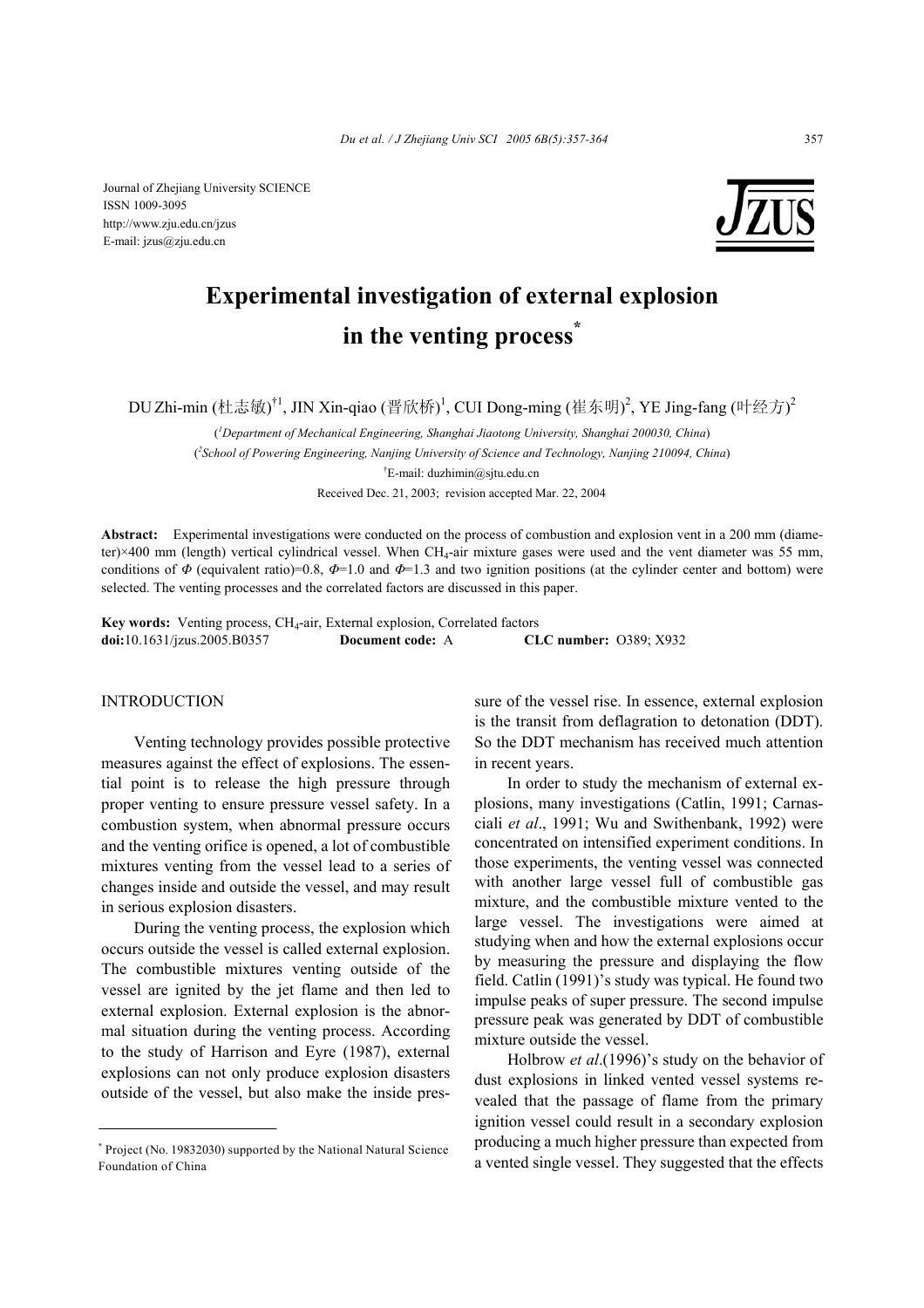of secondary explosion were dependent on some factors such as the vent area, the pipe diameter, and so on.

Thomas and Jones (2000) employed a conventional wave tube to introduce a pre-ignited flame bubble from a circular pipe into a large vessel full of  $CH_4$ - $O_2$  mixture. They used Schlieren photography to shoot the venting process, and the occurring process of explosion could be clearly observed from the pictures.

Razus and Krause (2001) suggested that the key problem in venting is the appropriate design of the vent area necessary for effective release of the material. They presented a review of different calculation methods, their ranges of validity, their physical background and applicability.

Hu and Pu (2001) conducted experimental investigations on explosion occurring at the vent in a  $0.025$  m<sup>3</sup> vertical cylindrical vessel. They used  $4.1\%$ propane and 9.5% methane air mixtures with central bottom spark ignition. When vent explosions occurred at different failure pressure through different vent areas, pressure histories were obtained and possible mechanisms for vent explosions were discussed.

Since external explosion is a typical explosion disaster, it is necessary to study its mechanism. In this work, during the venting process of the experiment, external explosion was observed and its mechanism was studied. For a reactive system, however, the venting process is very complicated and is affected by many correlated factors such as *Ф*, ignition position, venting orifice diameter and failure pressure. These correlated factors are discussed below.

# EXPERIMENT SYSTEM

The experiment system (Fig.1) includes venting vessel, gases mixing system, ignition device, pressure measurement and flow field display systems. The length of the vessel was 400 mm and its diameter was 200 mm. There was a series of orifices on the vessel for fitting sensors. One of the ends of the vessel was closed, while the other end was open with various area circular flanges where various thickness films were used to obturate the vessel. The methane and air in the mixing system were mixed in proportion in advance. The main measuring methods of the venting process experiment were pressure measurement and flow field measurement. A series of Kistler pressure sensors were used in the experiment (Table 1). And the deviation angle between all these sensors and the axis of the cylinder was  $30^{\circ}$  (Du, 2003). The first sensor above the venting orifice was used as datum mark. The sensor signals were amplified and input to the JV5200 transient register. YA-16 high speed spark photograph system was used to get the images of the flow field.



**Fig.1 Diagram of experiment system**

**Table 1 Pressure sensors schedule** 

| Number                                                         | Position <sup>*</sup> | Model            | Scale         |  |
|----------------------------------------------------------------|-----------------------|------------------|---------------|--|
|                                                                | Orifice               | 211M             | 500 PSI       |  |
| 2                                                              | $100 \text{ mm}$      | 211B             | <b>50 PSI</b> |  |
| 3                                                              | $200 \text{ mm}$      | 211 <sub>B</sub> | <b>50 PSI</b> |  |
| 4                                                              | $300$ mm              | 211 <sub>B</sub> | <b>50 PSI</b> |  |
| 5                                                              | $400$ mm              | 211 <sub>B</sub> | 50 PSI        |  |
| 6                                                              | <b>Bottom</b>         | 211M             | 1000 PSI      |  |
| 7                                                              | Foreside              | 211M             | 1000 PSI      |  |
| The position refers to the distance between the sensor and the |                       |                  |               |  |

vessel orifice

After the venting vessel was vacuumed, the methane and air mixture were introduced into the vessel. The initial pressure was set to the pressure of the environment. Then the combustible gases mixture was ignited. During the venting process, the pressure measurement system records the various pressure processes inside and outside the vessel, while the YA-16 photographic system shoots the images of the flow field.

## RESULTS AND DISCUSS

#### **Normal venting process**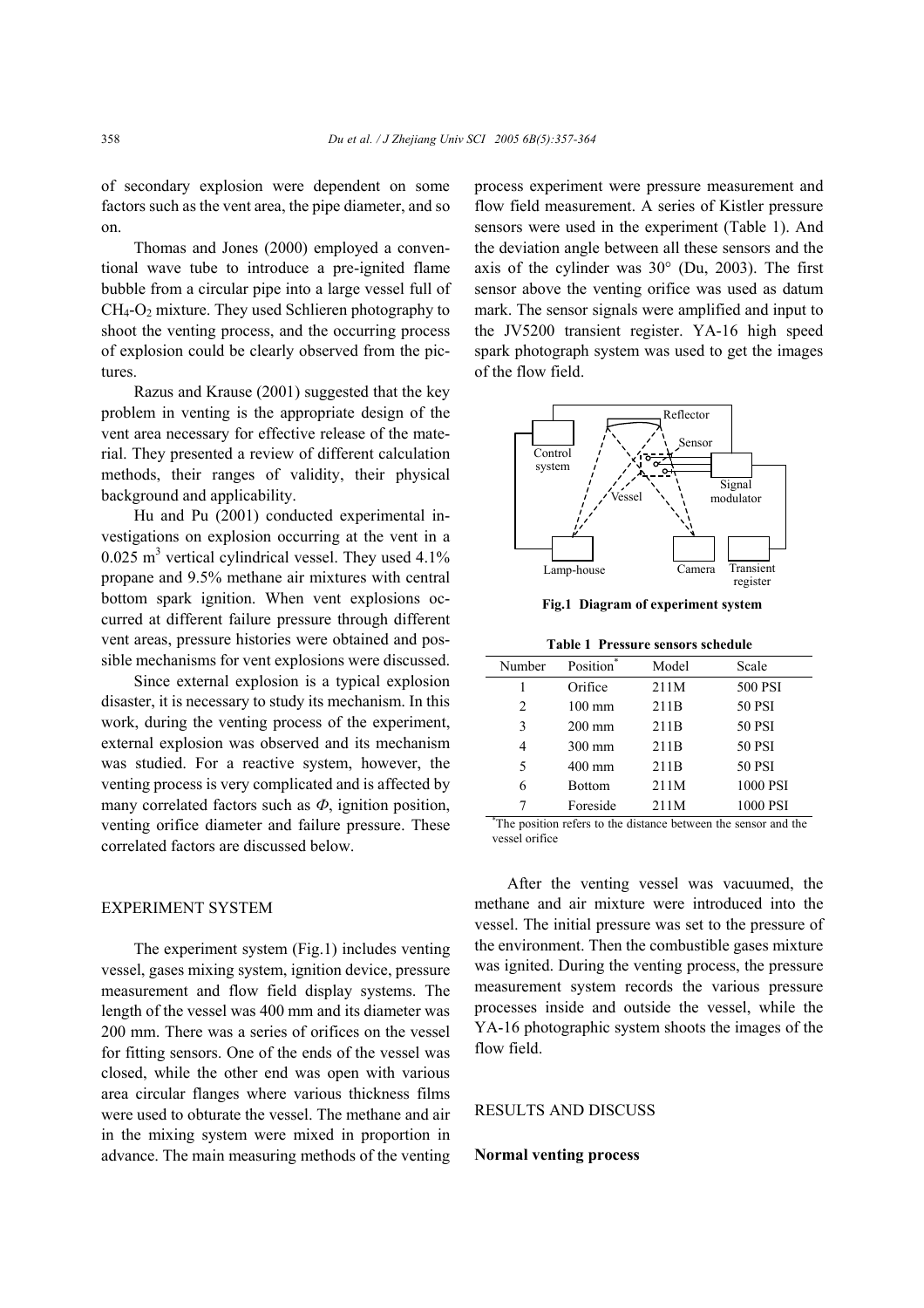The normal venting process without abnormal pressure should prevail during the venting process. The method to judge whether the venting process was normal was to examine whether there was only one pressure peak in the *P*-*t* curves and one wave in the pictures. For example, when  $\Phi$ =0.8, initial pressure was 0.101325 MPa, venting diameter was 55 mm, ignition position was at the center of the vessel, and the failure pressure of the film was 0.3 MPa, external explosion did not occur as proven by comparing the *P*-*t* curves with the photos. The normal venting process is shown in Fig.2.

### **External explosion**

The typical external explosion process is different from the normal venting one. Fig.3 shows that there are two pressure peaks in the *P*-*t* curves and two waves in the pictures. The first wave was the initial wave  $P_1$  caused by the breaking of the orifice film. The second was the external explosion wave  $P_2$  generated after venting. The experiment conditions of Fig.3 were selected as follows: *Ф*=1.0, failure pressure=0.101325 MPa, the diameter of the venting orifice was set at 55 mm, and the ignition position was set at the vessel bottom.

Next, the growing process of the explosion waves  $P_1$  and  $P_2$  was analyzed. The initial wave  $P_1$ moved from the venting orifice to the outside space and reached the second, third, fourth and fifth sensor in 320  $\mu$ s, 520  $\mu$ s, 740  $\mu$ s and 940  $\mu$ s respectively. The external explosion wave  $P_2$  that followed the initial explosion wave  $P_1$  reached the second, third, fourth and fifth sensor in 400  $\mu$ s, 580  $\mu$ s, 820  $\mu$ s and 1020  $\mu$ s respectively. At the same time, the pressure of the external explosion wave  $P_2$  was about 19.7 kPa, 21.5 kPa, 16.8 kPa and 10.6 kPa respectively. Different from the rapid attenuation of  $P_1$ , the pressure of  $P_2$ increased at first, and then began to attenuate after a few microseconds. This means that during the venting process, the reigniting outside the vessel may not only compensate for the energy attenuation, but also increase the pressure inside and outside the vessel.

The curves and the pictures show that the time interval for the two explosion waves passing the same sensor was shortened, and was about 300  $\mu$ s, 250  $\mu$ s, 200 µs and 100 µs respectively when the explosion waves  $P_1$  and  $P_2$  passed by the second, third, fourth and fifth sensor. So it can be concluded that  $P_2$  was chasing after  $P_1$ . According to this trend, it is expected that the wave  $P_2$  may possibly catch up on the initial



**Fig.2 Normal venting process**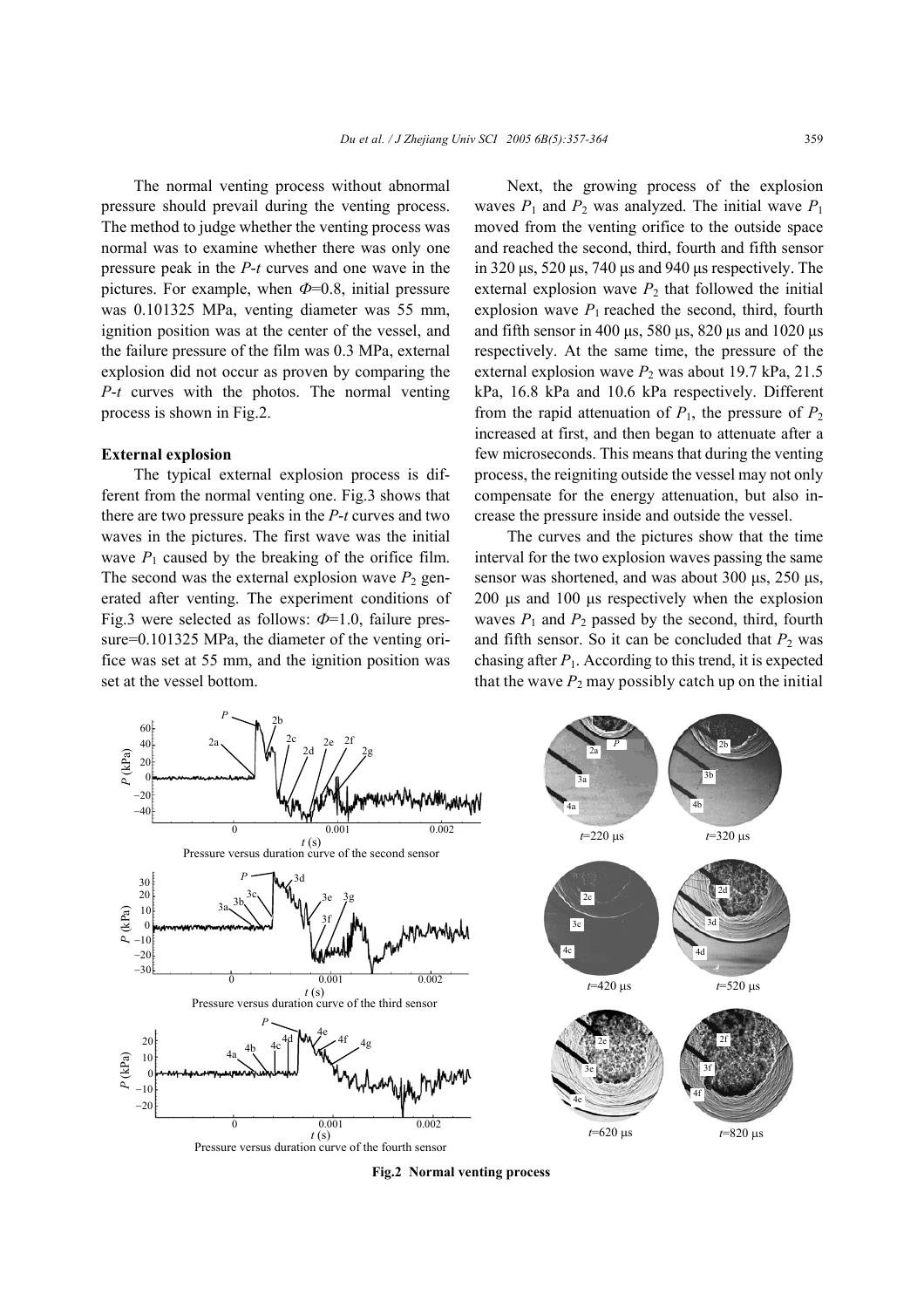

**Fig.3 External explosion** 

wave  $P_1$  to some extent.

In addition, it can be concluded from the images and the curves that the third explosion wave can be found. Comparison of the second sensor *P*-*t* curve with the third, fourth and fifth sensor *P*-*t* curves showed the occurring process of the third external explosion  $P_3$ . The second  $P-t$  curve showed that  $P_3$ had not emerged, while the third sensor *P*-*t* curve showed that  $P_3$  had formed clearly. So it can be concluded that  $P_3$  was generated at the location between the second sensor and the third one. What was more, the pressure value of  $P_3$  was only about 8 kPa when it reached the third sensor (shortly after its occurring), while it was about 30 kPa when it reached the fourth sensor. The pressure value of  $P_3$  was increased by about four times. And then,  $P_3$  began to attenuate. When it reached the fifth sensor, the pressure value of the explosion wave  $P_3$  was 17 kPa.

## **Explosion occurs at the orifice**

During the venting experiments, besides the external explosion, another abnormal phenomenon that was observed was the explosion at the vessel orifice. The *P*-*t* curve of the first sensor (Fig.4) showed that the value of the pressure at the venting orifice was about 5000 kPa. This condition was different from the normal venting condition and the external explosion condition.

## **Correlated factors**

#### 1. Influence of *Ф*

There was no doubt that *Ф* affected the venting process. And various value of *Ф* may lead to different venting results. When the venting diameter was 55 mm, conditions  $(\Phi=1.0, \Phi=0.8$  and  $\Phi=1.3$ ) were investigated and the results are shown in Table 2. For *Ф*=1.0, external explosions occurred 17 times (among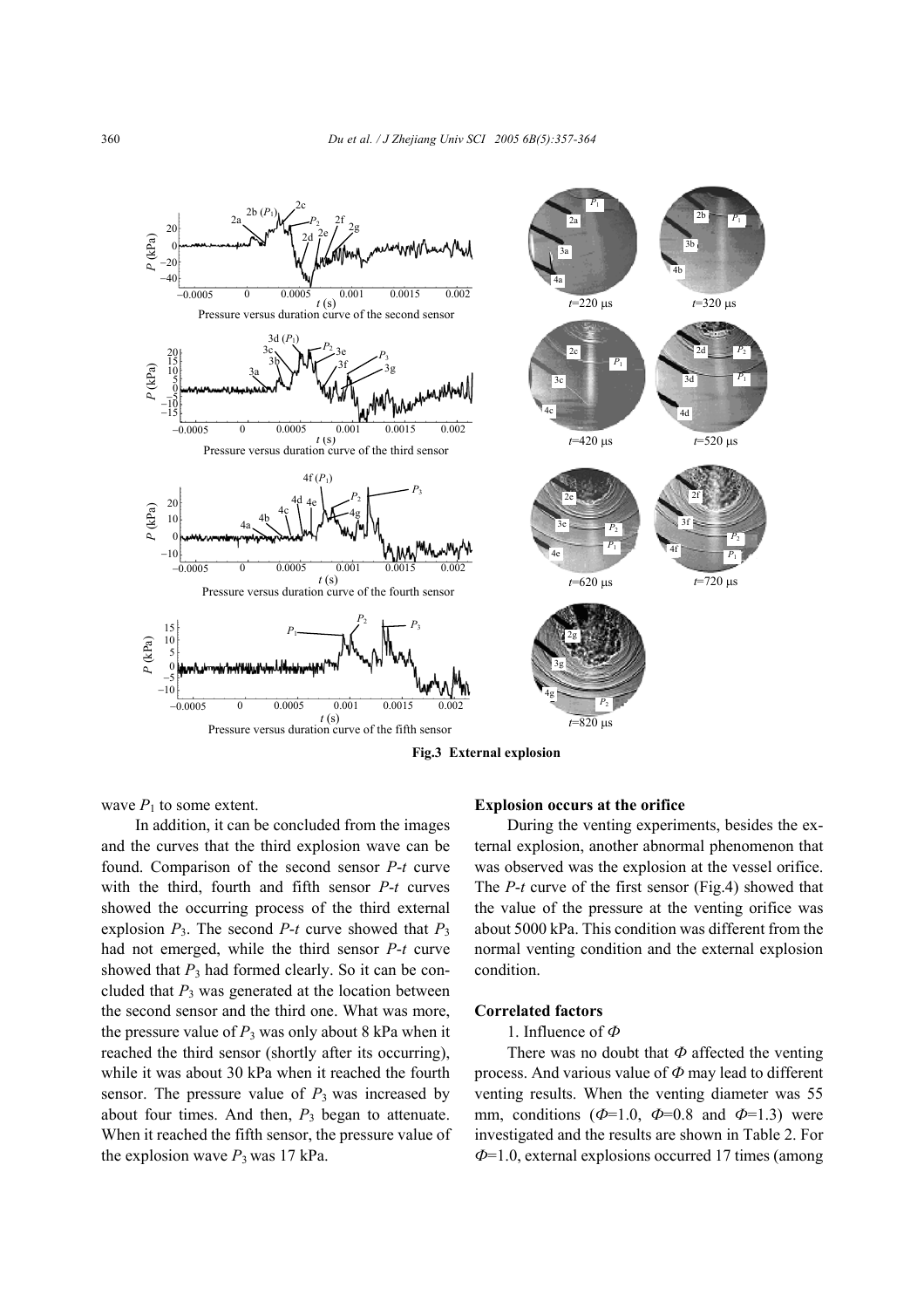

| Φ   | Experiment<br>(times) | Normal venting<br>(times) | External explosion<br>(times) | Orifice explosion<br>(times) | Others<br>(times) |
|-----|-----------------------|---------------------------|-------------------------------|------------------------------|-------------------|
|     | 46                    |                           |                               |                              |                   |
| 0.8 |                       |                           |                               |                              |                   |
|     |                       |                           |                               |                              |                   |
|     |                       |                           |                               |                              |                   |

46 times) comprising thirty-seven percent. While for *Ф*=0.8, only one (among 7 times) external explosion occurred. Moreover, none (among 5 times) occurred when  $\Phi$ =1.3. The statistic results showed that when *Ф*=1.0, the external explosion occurred easily, while for  $\Phi$ =0.8/1.3, it was more difficult.

Fig.5 and Fig.6 are two examples of external explosion phenomenon when *Ф*=1.0. The curves and pictures in Fig.5 showing two pressure peaks and two waves indicate occurrence of external explosion. Especially from Fig.6, the developing process of the external explosion wave can be observed clearly.

#### 2. Influence of ignition position

Our experiments showed that the ignition position affected the venting process; and that various ignition positions led to different venting results. When *Ф*=1.0 and venting diameter was 55 mm, two kinds of conditions (vessel center ignition and bottom ignition) were investigated and the results are shown in Table 3. For center ignition, external explosions occurred 6 times (among 30 times) comprising twenty percent. For bottom ignition, external explosions occurred 12 times (among 28 times) comprising forty-three percent. The statistical results showed that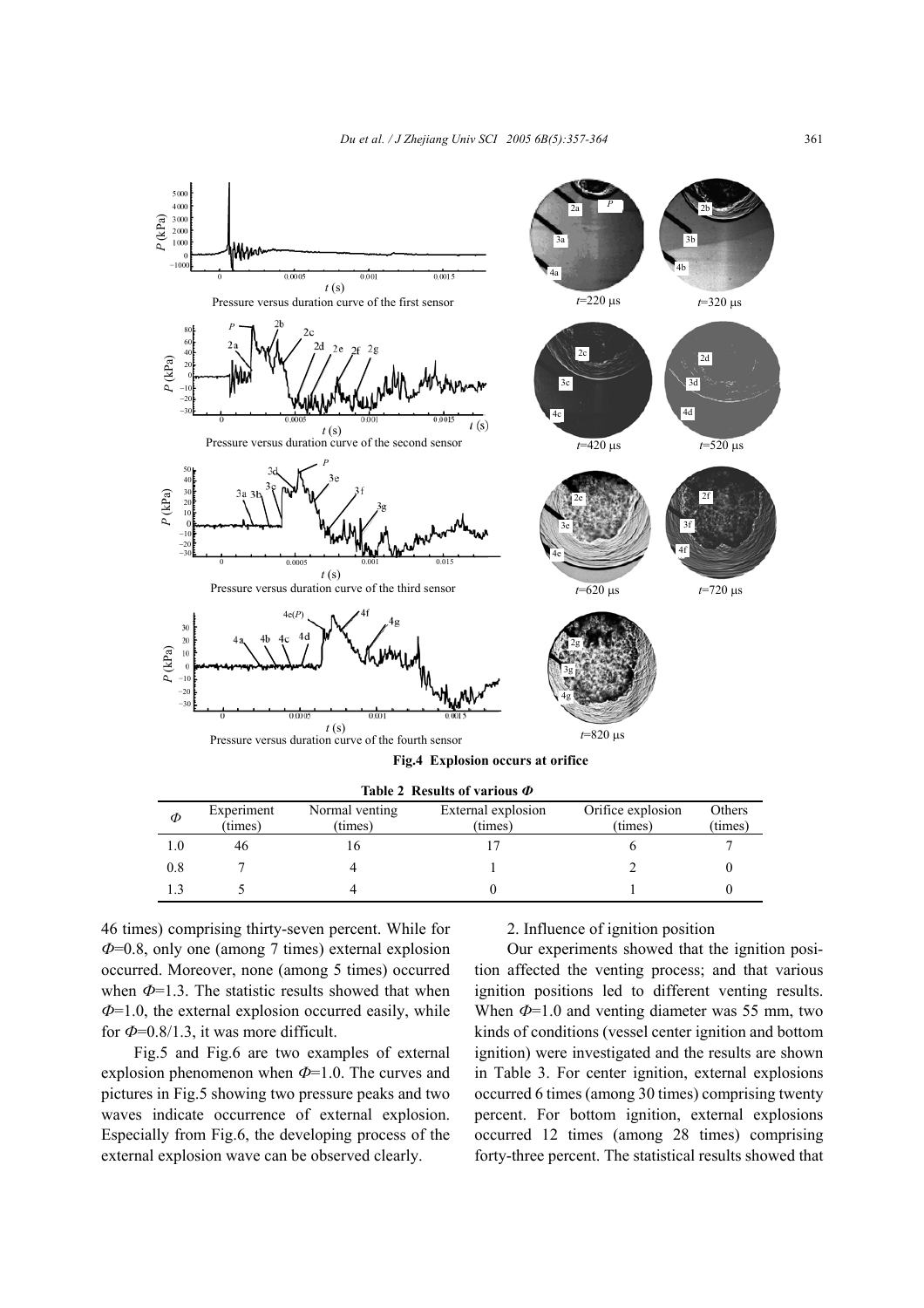







Pressure versus duration curve of the second sensor





**Fig.6 Example 2 of external explosion (**Φ**=1.0)** 

igniting at the vessel bottom, rather vessel center, led to external explosion easily.

Fig.7 is an example when the ignition position was selected at the vessel bottom. The curves and pictures showing two pressure peaks and waves indicate external explosion occurred.

3. Influence of failure pressure

Failure pressure would also affect the venting process. When  $\Phi$ =1.0 and venting diameter was 55 mm, two kinds of conditions (low failure pressure and high failure pressure) were investigated and the results are shown in Table 4. In the former condition, there were 6 times (among 17 times) when external explosion occurred, comprising thirty-five percent. In the latter condition, however, there was only one time (among 14 times) when external explosion occurred, comprising seven percent. The statistical results showed that low failure pressure, rather than high failure pressure, easily led to external explosion.

Fig.8 is an example when failure pressure was low. From the curves and pictures with two pressure peaks and waves, it can be concluded that external explosion occurred.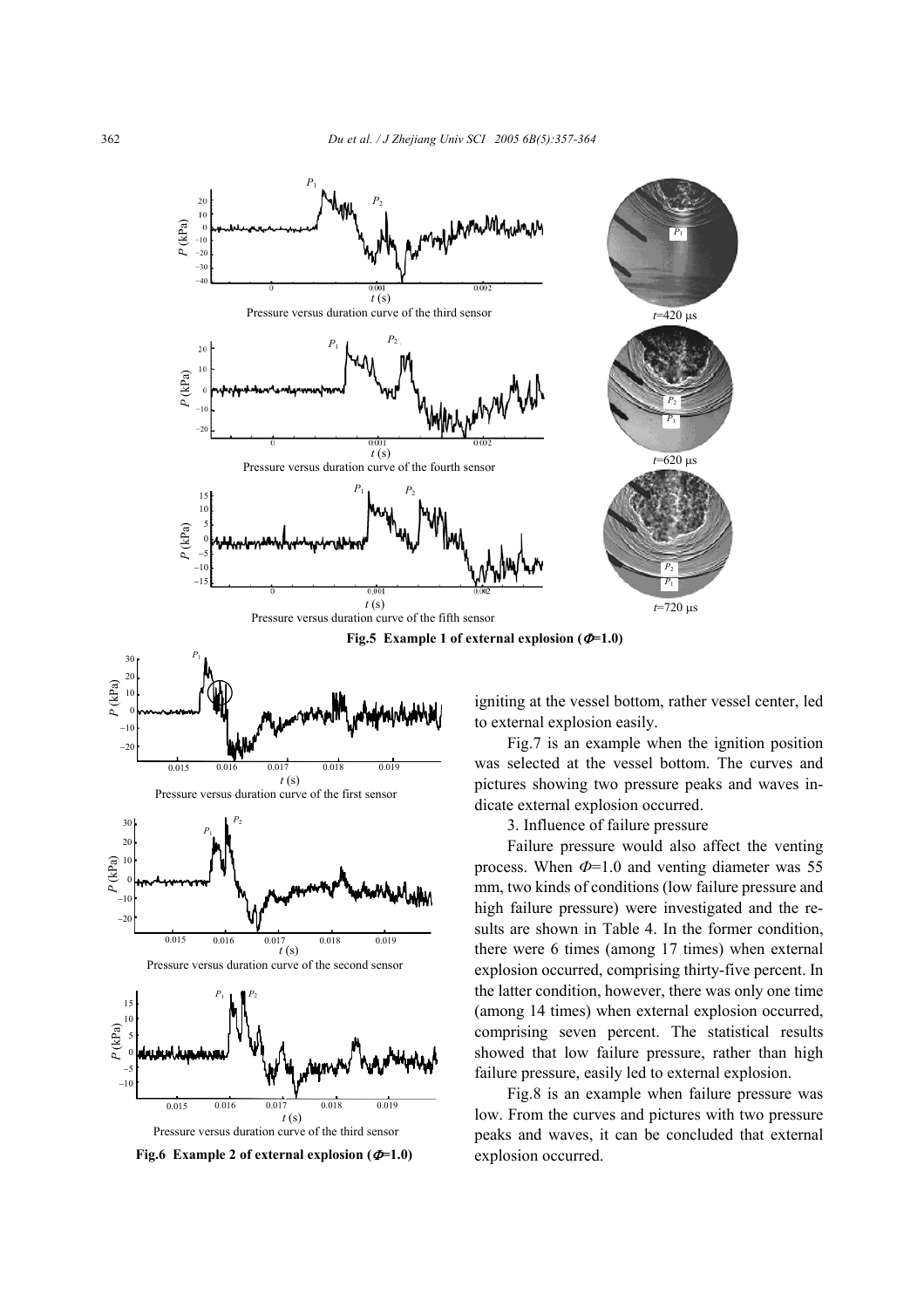|  |  |  |  |  | Table 3 Results of various ignition positions |
|--|--|--|--|--|-----------------------------------------------|
|--|--|--|--|--|-----------------------------------------------|

| Ignition position | Experiment<br>(times) | Normal venting<br>(times) | External explosion<br>(times) | Orifice explosion<br>(times) | Others<br>(times) |
|-------------------|-----------------------|---------------------------|-------------------------------|------------------------------|-------------------|
| Vessel center     |                       |                           |                               |                              |                   |
| Vessel bottom     |                       |                           |                               |                              |                   |

| <b>Table 4 Results of various failure pressures</b> |            |                |                    |         |  |  |
|-----------------------------------------------------|------------|----------------|--------------------|---------|--|--|
| Failure pressure                                    | Experiment | Normal venting | External explosion | Others  |  |  |
|                                                     | (times)    | (times)        | (times)            | (times) |  |  |
| Low                                                 |            |                |                    |         |  |  |
| High                                                | 14         |                |                    |         |  |  |





Pressure versus duration curve of the third sensor

*t* (s)





*P*2

*t*=520 µs

**Fig.7 External explosion (bottom ignition)** 



**Fig.8 External explosion (low failure pressure)**